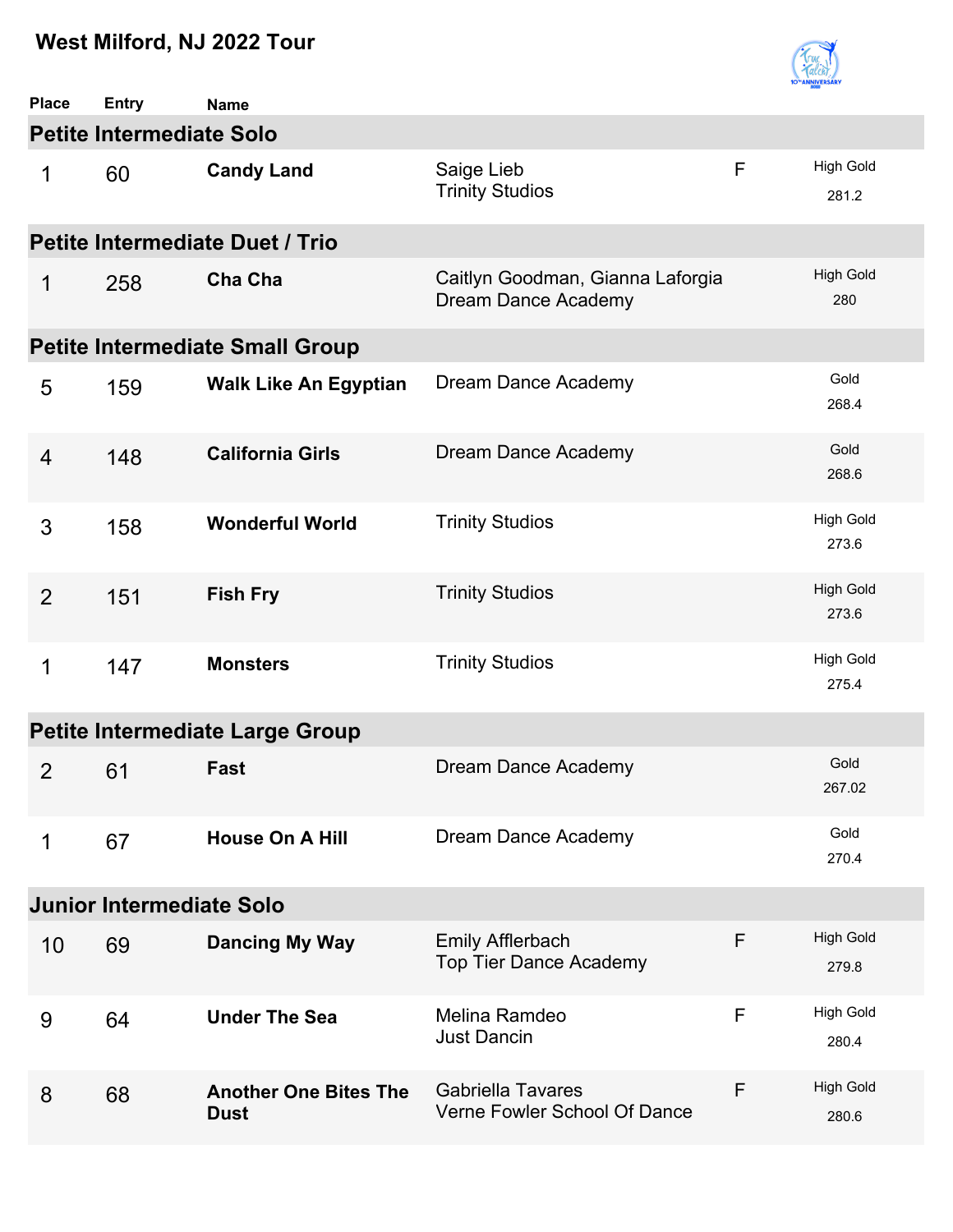

| <b>Place</b>   | <b>Entry</b>   | <b>Name</b>                             |                                                                           |             |                           |
|----------------|----------------|-----------------------------------------|---------------------------------------------------------------------------|-------------|---------------------------|
| $\overline{7}$ | 77             | I'm Just A Girl                         | Alexa Pitiger<br><b>Top Tier Dance Academy</b>                            | F           | <b>High Gold</b><br>281   |
| 6              | 66             | <b>Miss Carter</b>                      | <b>Farrah Prendergast</b><br>Dream Dance Academy                          | F           | <b>High Gold</b><br>281.6 |
| 5              | 83             | <b>Show Off</b>                         | Anna Fraser<br><b>Trinity Studios</b>                                     | F           | <b>High Gold</b><br>282.2 |
| $\overline{4}$ | 86             | Do It Like This                         | Arissa Morris<br><b>Powerhouse Dance Center</b>                           | F           | <b>High Gold</b><br>282.2 |
| 3              | 84             | Quiet                                   | Julianna Reid<br><b>Trinity Studios</b>                                   | F           | Platinum<br>283.2         |
| $\overline{2}$ | 82             | <b>My Strongest Suit</b>                | <b>Leah Wilk</b><br><b>Top Tier Dance Academy</b>                         | F           | Platinum<br>283.4         |
| 1              | 89             | <b>Dancing In The Rain</b>              | <b>Adele-Marie Ruiz</b><br><b>Powerhouse Dance Center</b>                 | F           | Platinum<br>286.2         |
|                |                | <b>Junior Intermediate Solo Vocal</b>   |                                                                           |             |                           |
| $\overline{4}$ | 2              | <b>The Greatest Love</b>                | Aishwarya Punnoose<br><b>Westchester Performing Arts</b><br><b>Studio</b> | F           | <b>High Gold</b><br>272.4 |
| 3              | 1              | <b>Good Morning</b><br><b>Baltimore</b> | Anna Fraser<br><b>Trinity Studios</b>                                     | $\mathsf F$ | <b>High Gold</b><br>279.5 |
| 2              | 3              | <b>One Perfect Moment</b>               | Ava Duda<br><b>Trinity Studios</b>                                        | F           | <b>High Gold</b><br>280.2 |
| 1              | $\overline{4}$ | On My Own                               | Angela Vanadia<br><b>Westchester Performing Arts</b><br>Studio            | F           | Platinum<br>291.8         |
|                |                | <b>Junior Intermediate Duet / Trio</b>  |                                                                           |             |                           |
| 10             | 280            | <b>Funkytown</b>                        | Emma Maragulia, Grace Mazza,<br>Julianna Reid<br><b>Trinity Studios</b>   |             | <b>High Gold</b><br>276.6 |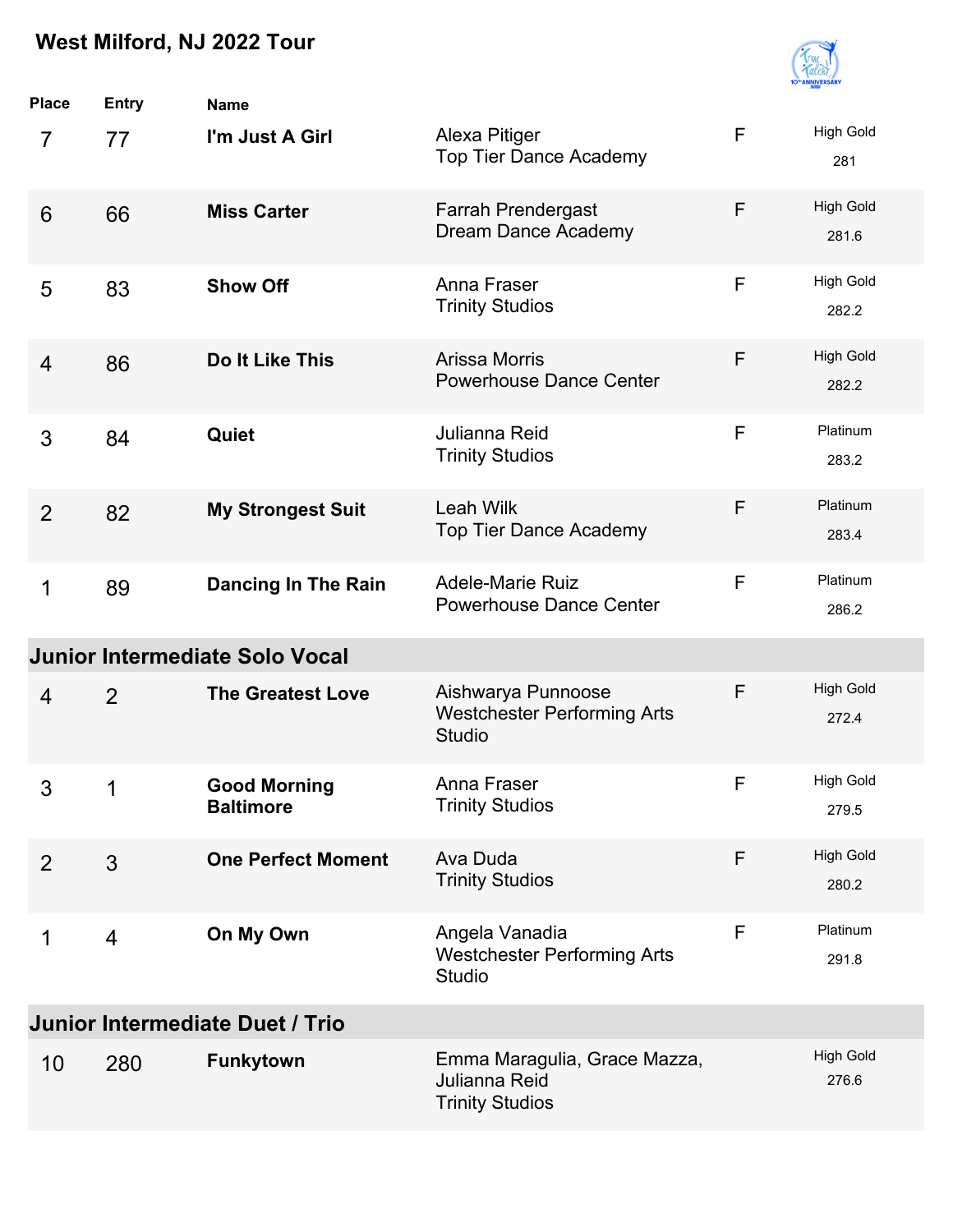

| <b>Place</b>   | <b>Entry</b> | <b>Name</b>                               |                                                                                  |                           |
|----------------|--------------|-------------------------------------------|----------------------------------------------------------------------------------|---------------------------|
| 9              | 277          | <b>Hero Is My Middle</b><br><b>Name</b>   | Ava Duda, Anna Fraser, Ana<br>Knezevic<br><b>Trinity Studios</b>                 | <b>High Gold</b><br>278.2 |
| 8              | 265          | <b>I Want You To Know</b>                 | Maya Goldman, Julianna Sembler<br><b>Ambition Dance Academy</b>                  | <b>High Gold</b><br>278.6 |
| $\overline{7}$ | 255          | <b>Hold On To Me</b>                      | Madison Nese, Payton Nese<br><b>Ambition Dance Academy</b>                       | <b>High Gold</b><br>280   |
| 6              | 259          | <b>Come Fly With Me</b>                   | Madison Nese, Gabrielle Ruesga<br><b>Ambition Dance Academy</b>                  | <b>High Gold</b><br>280.6 |
| 5              | 260          | <b>Wings</b>                              | Alena Newsome, Aiyla Roman<br>The Dance Diamond                                  | <b>High Gold</b><br>281.8 |
| $\overline{4}$ | 261          | <b>Feel This Moment</b>                   | Maya Goldman, Payton Nese,<br>Jenna Zotollo<br><b>Ambition Dance Academy</b>     | Platinum<br>283.2         |
| 3              | 270          | Don't Worry Bout Me                       | Emily Afflerbach, Brynn Melillo,<br>Sloane Reed<br><b>Top Tier Dance Academy</b> | Platinum<br>283.4         |
| $\overline{2}$ | 256          | <b>Wildest Dreams</b>                     | Maya Goldman, Jenna Zotollo<br><b>Ambition Dance Academy</b>                     | Platinum<br>284.4         |
| 1              | 266          | <b>Calling All The</b><br><b>Monsters</b> | Gabrielle Ruesga, Jenna Zotollo<br><b>Ambition Dance Academy</b>                 | Platinum<br>287.6         |
|                |              | <b>Junior Intermediate Small Group</b>    |                                                                                  |                           |
| 10             | 155          | <b>Run The World</b>                      | <b>Ambition Dance Academy</b>                                                    | <b>High Gold</b><br>280.8 |
| 9              | 168          | <b>Get Down</b>                           | <b>Top Tier Dance Academy</b>                                                    | <b>High Gold</b><br>282.4 |
| 8              | 154          | <b>Ispy</b>                               | <b>Powerhouse Dance Center</b>                                                   | <b>High Gold</b><br>282.8 |
| $\overline{7}$ | 146          | <b>These Dreams</b>                       | <b>Ambition Dance Academy</b>                                                    | Platinum<br>284.8         |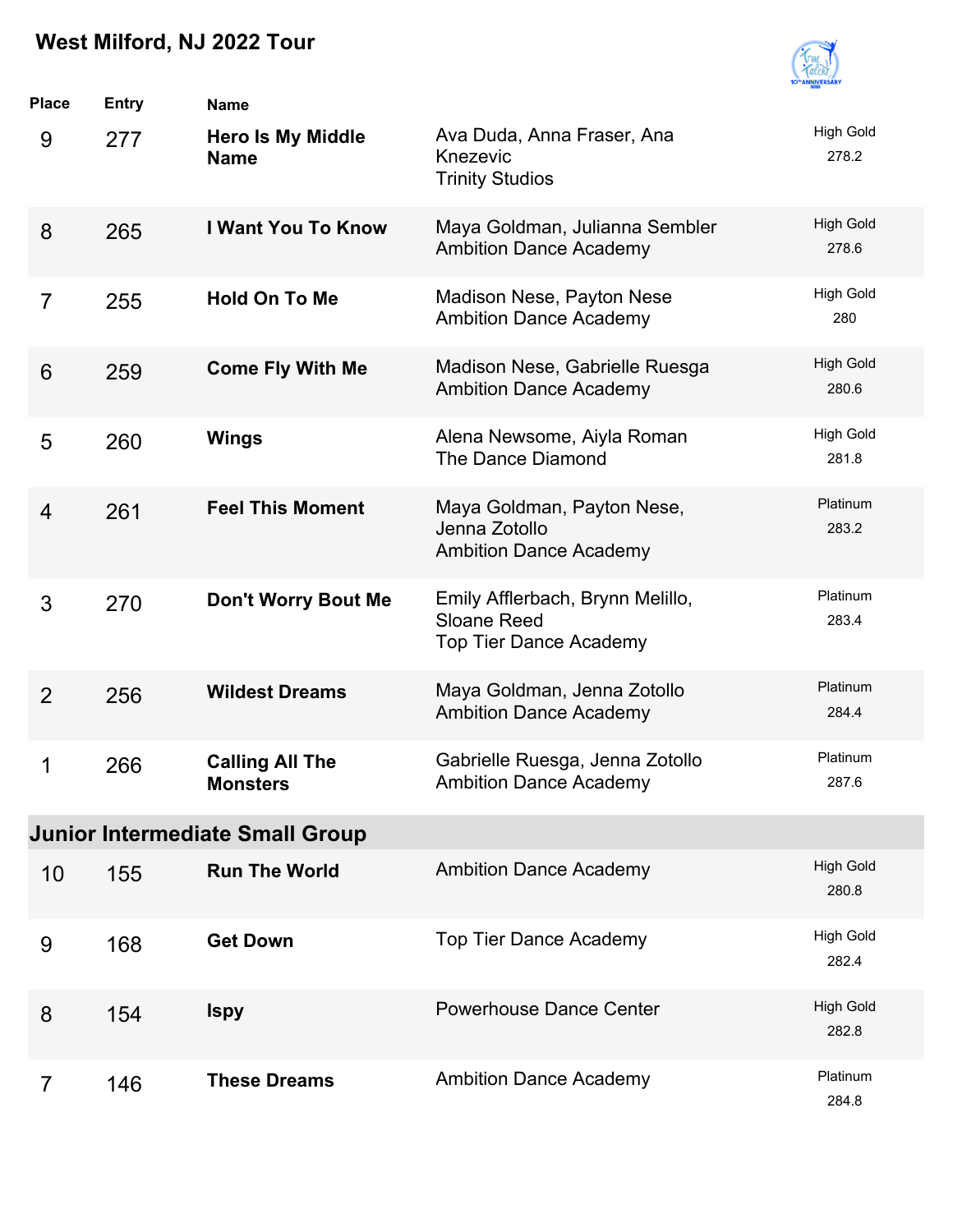

| <b>Place</b>   | <b>Entry</b> | <b>Name</b>                                  |                                                |                           |
|----------------|--------------|----------------------------------------------|------------------------------------------------|---------------------------|
| 6              | 152          | <b>The Untold</b>                            | <b>BODIES IN MOTION DANCE</b><br><b>CENTRE</b> | Platinum<br>285           |
| 5              | 157          | Y2K                                          | <b>Powerhouse Dance Center</b>                 | Platinum<br>285.4         |
| 4              | 161          | <b>Party People</b>                          | Long Island Dance Connection                   | Platinum<br>286.6         |
| 3              | 166          | <b>Bop</b>                                   | Long Island Dance Connection                   | Platinum<br>288           |
| 2              | 173          | <b>One More Time</b>                         | Long Island Dance Connection                   | Platinum<br>288.8         |
| 1              | 167          | <b>Arabian Nights</b>                        | <b>Ambition Dance Academy</b>                  | Platinum<br>291.4         |
|                |              | <b>Junior Intermediate Small Group Vocal</b> |                                                |                           |
| 1              | 182          | <b>Shes In Love</b>                          | <b>Trinity Studios</b>                         | Platinum<br>285.8         |
|                |              | <b>Junior Intermediate Large Group</b>       |                                                |                           |
| 8              | 181          | <b>Survivor</b>                              | Dream Dance Academy                            | Gold<br>259.8             |
| $\overline{7}$ | 190          | <b>Wall To Wall</b>                          | Dream Dance Academy                            | Gold<br>270.6             |
| 6              | 183          | <b>Flower Festival</b>                       | <b>Top Tier Dance Academy</b>                  | <b>High Gold</b><br>275.2 |
| 5              | 191          | <b>Long Lost Child</b>                       | <b>Top Tier Dance Academy</b>                  | <b>High Gold</b><br>279   |
| 4              | 187          | Ponytail                                     | <b>Top Tier Dance Academy</b>                  | <b>High Gold</b><br>281.8 |
| 3              | 189          | <b>Rock this Party</b>                       | Rockaway Beach Dance Company                   | <b>High Gold</b><br>282   |
| $\overline{2}$ | 185          | <b>What The World Needs</b><br><b>Now</b>    | Rockaway Beach Dance Company                   | <b>High Gold</b><br>282.6 |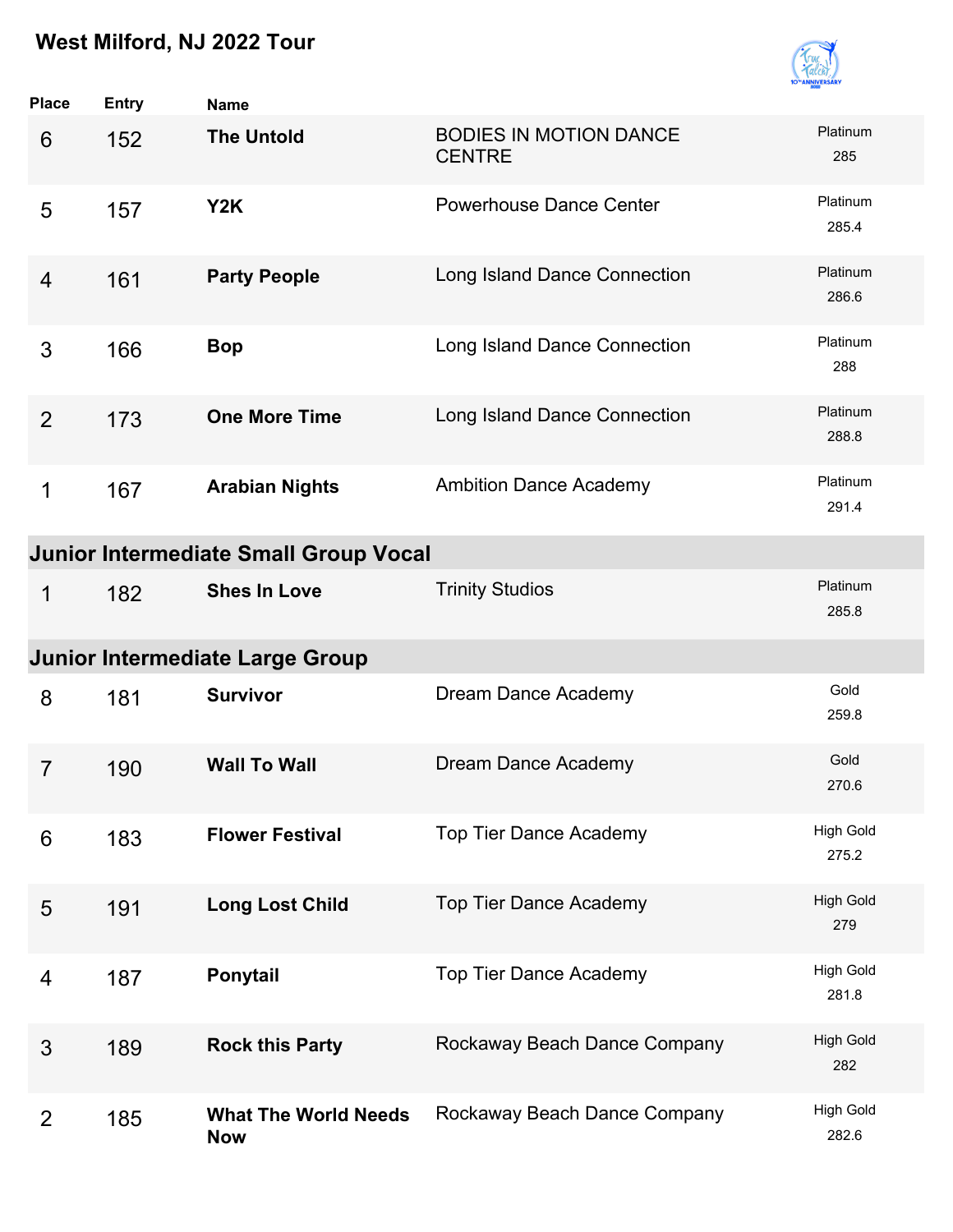

| <b>Place</b>   | <b>Entry</b>                  | <b>Name</b>                           |                                                         |         |                           |
|----------------|-------------------------------|---------------------------------------|---------------------------------------------------------|---------|---------------------------|
| 1              | 153                           | <b>Insanity</b>                       | <b>Powerhouse Dance Center</b>                          |         | Platinum<br>285.8         |
|                |                               | <b>Junior Intermediate Production</b> |                                                         |         |                           |
| 4              | 267                           | <b>Disco Inferno</b>                  | <b>Trinity Studios</b>                                  |         | <b>High Gold</b><br>273.8 |
| 3              | 276                           | <b>Toy Story</b>                      | Verne Fowler School Of Dance                            |         | Platinum<br>283           |
| 2              | 279                           | <b>Don't Fall Asleep</b>              | <b>Ambition Dance Academy</b>                           |         | Platinum<br>289.4         |
| 1              | 281                           | <b>Dancin' Fool</b>                   | <b>Powerhouse Dance Center</b>                          |         | Platinum<br>290.4         |
|                | <b>Teen Intermediate Solo</b> |                                       |                                                         |         |                           |
| 10             | 313                           | <b>Ballroom Blitz</b>                 | <b>Isabella Tavares</b><br>Verne Fowler School Of Dance | F       | Platinum<br>283.2         |
| 9              | 310                           | <b>Mashup</b>                         | Nakhayla Green<br><b>Just Dancin</b>                    | F       | Platinum<br>284.4         |
| 8              | 319                           | <b>Life Of The Party</b>              | Anabelle Mcaloon<br>Verne Fowler School Of Dance        | F       | Platinum<br>285           |
| $\overline{7}$ | 307                           | <b>Panic Room</b>                     | Emilia Titarenko<br><b>Ambition Dance Academy</b>       | F       | Platinum<br>285.6         |
| 6              | 338                           | <b>What Are We Gonna</b><br>Do Now    | <b>Ghostie Creamer</b><br>Rockaway Beach Dance Company  | $\circ$ | Platinum<br>286.8         |
| 5              | 309                           | <b>Metamorphosis</b>                  | Amaya Abrahams<br><b>Powerhouse Dance Center</b>        | F       | Platinum<br>288.4         |
| 4              | 317                           | <b>Black Cat</b>                      | Gabrielle Ruesga<br><b>Ambition Dance Academy</b>       | F       | Platinum<br>288.6         |
| 3              | 335                           | Liza With A Z                         | Alina Kuechler<br><b>Top Tier Dance Academy</b>         | F       | Platinum<br>289.2         |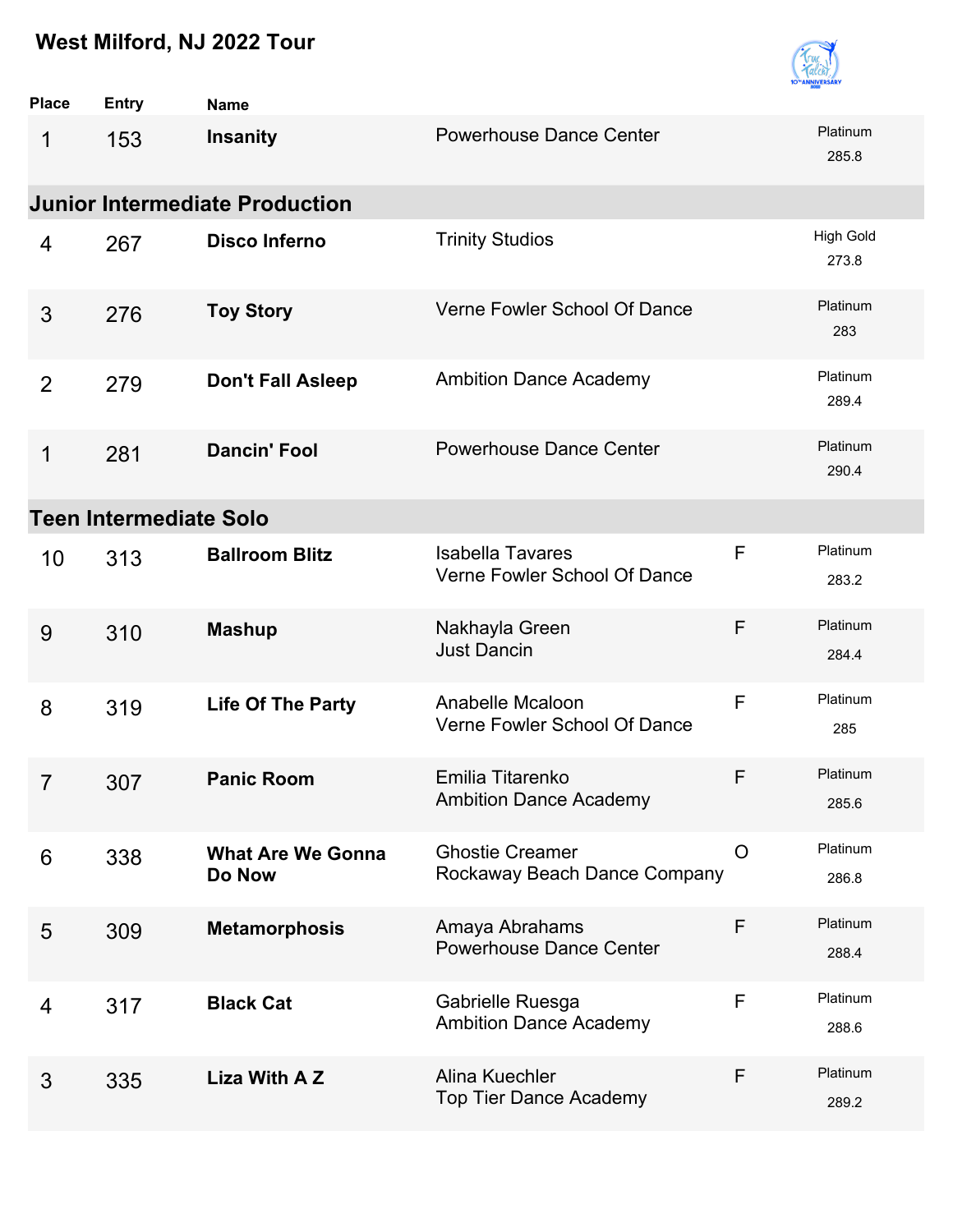

| <b>Place</b>   | <b>Entry</b>   | <b>Name</b>                          |                                                                                  |   |                               |
|----------------|----------------|--------------------------------------|----------------------------------------------------------------------------------|---|-------------------------------|
| $\overline{2}$ | 312            | <b>Dancehall Queen</b>               | Kayla Williams<br><b>Powerhouse Dance Center</b>                                 | F | Platinum<br>290               |
| 1              | 311            | Oshun                                | <b>Helen Betemit</b><br><b>Powerhouse Dance Center</b>                           | F | <b>True Platinum</b><br>295.6 |
|                |                | <b>Teen Intermediate Solo Vocal</b>  |                                                                                  |   |                               |
| 2              | 5              | <b>Corner Of The Sky</b>             | Nora Marino<br><b>Trinity Studios</b>                                            | F | <b>High Gold</b><br>276       |
| 1              | $\overline{7}$ | <b>Stupid With Love</b>              | Ana Knezevic<br><b>Trinity Studios</b>                                           | F | Platinum<br>284.4             |
|                |                | <b>Teen Intermediate Duet / Trio</b> |                                                                                  |   |                               |
| 10             | 15             | <b>Edge Of Midnight</b>              | Emilia Titarenko, Isabella<br>Titarenko<br><b>Ambition Dance Academy</b>         |   | <b>High Gold</b><br>272.6     |
| 9              | 10             | <b>Helium</b>                        | Victoria Kozinets, Madison Nese<br><b>Ambition Dance Academy</b>                 |   | <b>High Gold</b><br>275       |
| 8              | 23             | <b>Beauty School Drop</b><br>Out     | Abigail Metz, Emma Metz, Monica<br><b>Stein</b><br><b>Ambition Dance Academy</b> |   | <b>High Gold</b><br>276.6     |
| 7              | 20             | <b>No Roots</b>                      | Sophia Kuzma, Julianna Sembler<br><b>Ambition Dance Academy</b>                  |   | <b>High Gold</b><br>276.6     |
| 6              | 22             | <b>Look After You</b>                | Alexa Pitiger, Leah Pitiger<br><b>Top Tier Dance Academy</b>                     |   | <b>High Gold</b><br>277.6     |
| 5              | 17             | <b>Black And Gold</b>                | Isabelle Marinello, Anabelle<br>Mcaloon<br>Verne Fowler School Of Dance          |   | <b>High Gold</b><br>278.4     |
| 4              | 18             | <b>Nightmare</b>                     | Abigail Metz, Emma Metz, Emma<br>Nagler<br><b>Ambition Dance Academy</b>         |   | <b>High Gold</b><br>280.8     |
| 3              | 19             | <b>Marry The Night</b>               | Gabrielle Ruesga, Emilia Titarenko<br><b>Ambition Dance Academy</b>              |   | Platinum<br>283.2             |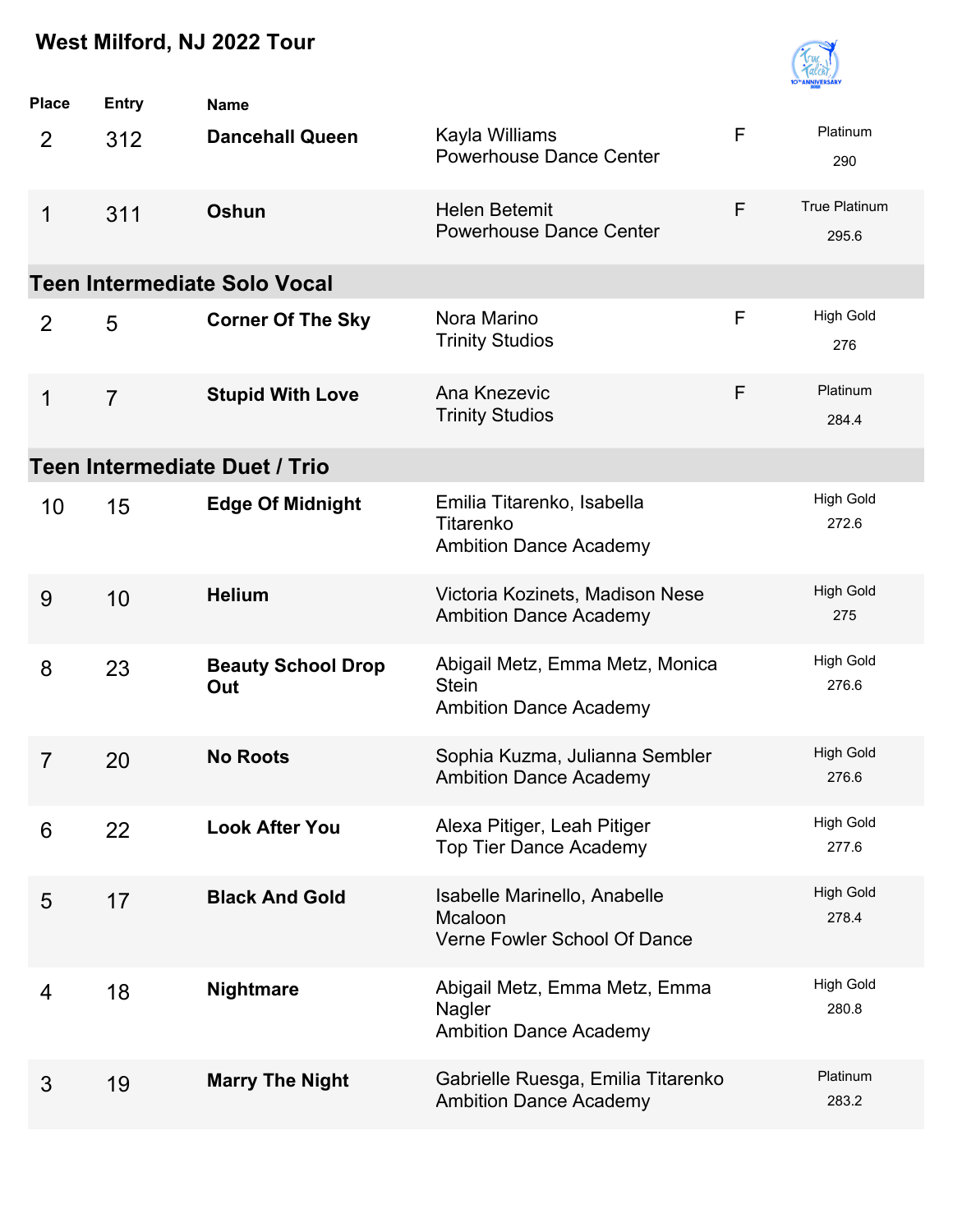

| <b>Place</b>   | <b>Entry</b> | <b>Name</b>                              |                                                                |                           |
|----------------|--------------|------------------------------------------|----------------------------------------------------------------|---------------------------|
| $\overline{2}$ | 25           | I Lived                                  | Alina Kuechler, Hannah Mowrer<br><b>Top Tier Dance Academy</b> | Platinum<br>284.4         |
| 1              | 12           | <b>Insane</b>                            | Helen Betemit, Faith Ocvil<br><b>Powerhouse Dance Center</b>   | Platinum<br>286           |
|                |              | <b>Teen Intermediate Small Group</b>     |                                                                |                           |
| 10             | 205          | <b>Never Break</b>                       | Rockaway Beach Dance Company                                   | <b>High Gold</b><br>277.6 |
| 9              | 208          | <b>Be a Clown</b>                        | Rockaway Beach Dance Company                                   | <b>High Gold</b><br>279.2 |
| 8              | 195          | <b>Bugle Boy</b>                         | Rockaway Beach Dance Company                                   | <b>High Gold</b><br>279.4 |
| $\overline{7}$ | 209          | <b>Rock Out</b>                          | Rockaway Beach Dance Company                                   | <b>High Gold</b><br>279.6 |
| 6              | 201          | <b>Sweet Dreams</b>                      | <b>Ambition Dance Academy</b>                                  | <b>High Gold</b><br>279.8 |
| 5              | 202          | <b>Nova Dance Ensemble</b><br>Sr (Vogue) | <b>Just Dancin</b>                                             | Platinum<br>283           |
| 4              | 196          | <b>Stand By Me</b>                       | Verne Fowler School Of Dance                                   | Platinum<br>283.8         |
| 3              | 206          | <b>One Night Only</b>                    | Verne Fowler School Of Dance                                   | Platinum<br>285.2         |
| 2              | 204          | <b>Gone Mad</b>                          | Rockaway Beach Dance Company                                   | Platinum<br>289           |
| 1              | 210          | <b>Trust</b>                             | <b>Powerhouse Dance Center</b>                                 | Platinum<br>291.8         |
|                |              | <b>Teen Intermediate Large Group</b>     |                                                                |                           |
| 3              | 230          | This Is Me                               | <b>Just Dancin</b>                                             | <b>High Gold</b><br>273.2 |
| $\overline{2}$ | 212          | <b>California Dreamin'</b>               | <b>Ambition Dance Academy</b>                                  | <b>High Gold</b><br>281   |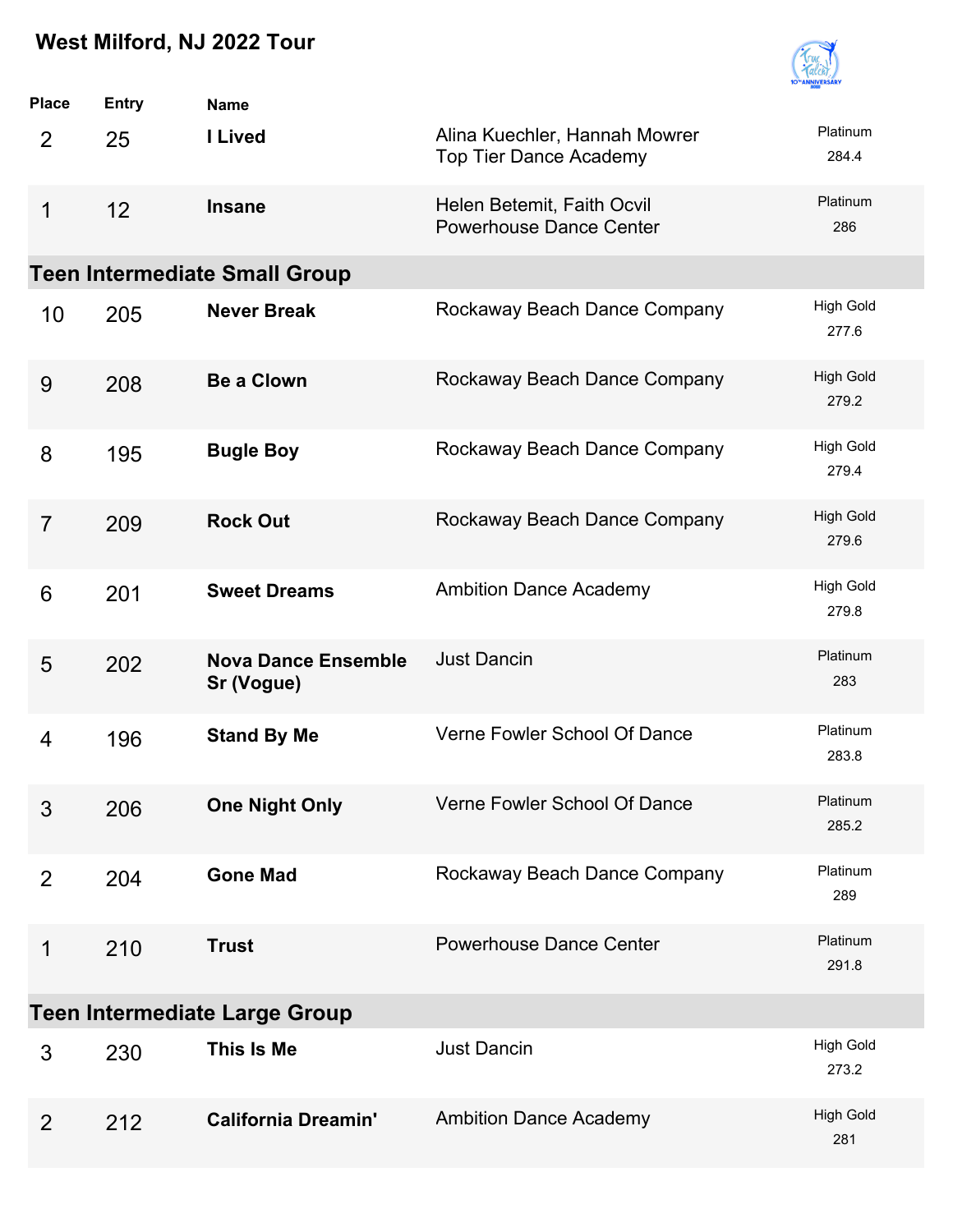

| <b>Place</b>   | <b>Entry</b>                    | <b>Name</b>                            |                                                                     |   |                           |
|----------------|---------------------------------|----------------------------------------|---------------------------------------------------------------------|---|---------------------------|
| 1              | 213                             | <b>Footloose</b>                       | Verne Fowler School Of Dance                                        |   | Platinum<br>283.2         |
|                | <b>Senior Intermediate Solo</b> |                                        |                                                                     |   |                           |
| 6              | 330                             | <b>All I Ask</b>                       | Lillian O'connor<br>Verne Fowler School Of Dance                    | F | Gold<br>268.6             |
| 5              | 321                             | <b>Take My Love</b>                    | Adelina Marinello<br>Verne Fowler School Of Dance                   | F | <b>High Gold</b><br>272.8 |
| 4              | 323                             | <b>Ain't No Sunshine</b>               | <b>Victoria Kozinets</b><br><b>Ambition Dance Academy</b>           | F | <b>High Gold</b><br>277.6 |
| 3              | 322                             | <b>Knock On Wood</b>                   | <b>Christina Burroughs</b><br>Verne Fowler School Of Dance          | F | <b>High Gold</b><br>281.8 |
| $\overline{2}$ | 337                             | Don Juan                               | Mekhia Gwynn<br><b>Just Dancin</b>                                  | F | Platinum<br>283.6         |
| 1              | 339                             | <b>Footwork</b>                        | <b>Emily Bautista</b><br>Just Dancin                                | F | Platinum<br>287.2         |
|                |                                 | <b>Senior Intermediate Duet / Trio</b> |                                                                     |   |                           |
| $\overline{2}$ | 27                              | Glam                                   | Alexia Williams, Leiloni Williams<br><b>Just Dancin</b>             |   | <b>High Gold</b><br>279   |
| 1              | 28                              | <b>Come Together</b>                   | Adelina Marinello, Lillian O'connor<br>Verne Fowler School Of Dance |   | High Gold<br>282.4        |
|                | <b>Petite Advanced Solo</b>     |                                        |                                                                     |   |                           |
| 1              | 90                              | <b>Wings</b>                           | Eva Chrzastek<br>Dream Dance Academy                                | F | <b>High Gold</b><br>275.2 |
|                |                                 | <b>Petite Advanced Duet / Trio</b>     |                                                                     |   |                           |
| 1              | 283                             | <b>Shallow</b>                         | Eva Chrzastek, Irelyn Mcadams<br>Dream Dance Academy                |   | <b>High Gold</b><br>271.2 |
|                | <b>Junior Advanced Solo</b>     |                                        |                                                                     |   |                           |
| 8              | 92                              | <b>Jar Of Hearts</b>                   | Abby Mastrian<br>Dream Dance Academy                                | F | <b>High Gold</b><br>272   |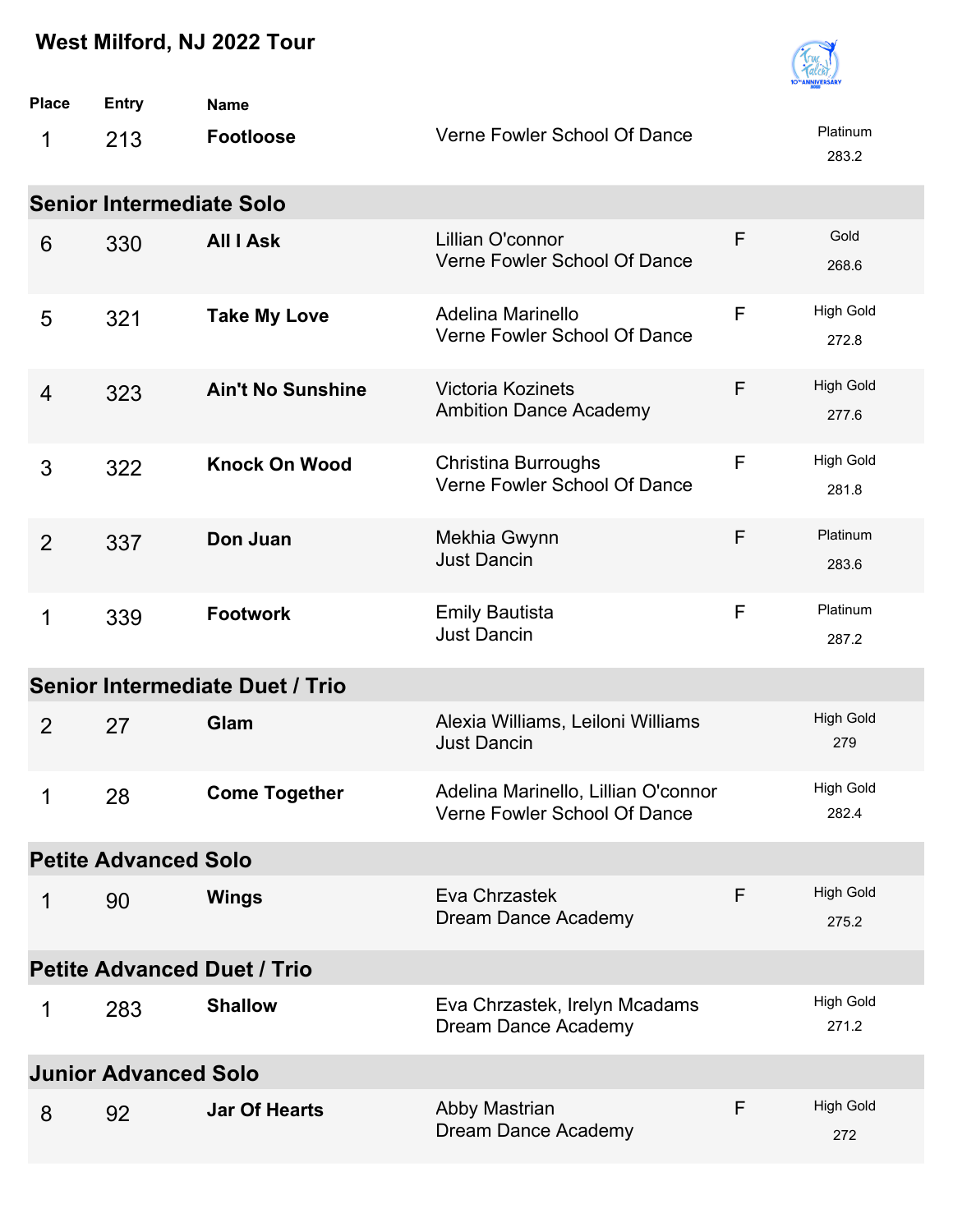

| <b>Place</b>    | <b>Entry</b> | <b>Name</b>                                  |                                                                                    |              |                           |
|-----------------|--------------|----------------------------------------------|------------------------------------------------------------------------------------|--------------|---------------------------|
| $\overline{7}$  | 96           | <b>Bridge Over Troubled</b><br><b>Water</b>  | Emma Maragulia<br><b>Trinity Studios</b>                                           | F            | <b>High Gold</b><br>272.6 |
| $6\phantom{1}6$ | 101          | <b>Black Hole</b>                            | Addilyn Argenziano<br>Dream Dance Academy                                          | F            | <b>High Gold</b><br>274   |
| 5               | 94           | <b>Fall On Me</b>                            | Mya Nodes<br><b>Chez Renee</b>                                                     | F            | <b>High Gold</b><br>275.6 |
| $\overline{4}$  | 98           | <b>Defying Gravity</b>                       | <b>Bella Nodes</b><br><b>Chez Renee</b>                                            | F            | <b>High Gold</b><br>278.6 |
| 3               | 93           | In Case You Don't Live<br><b>Forever</b>     | Seraphina Rosati<br><b>Chez Renee</b>                                              | F            | <b>High Gold</b><br>279.4 |
| $\overline{2}$  | 95           | <b>Yikes</b>                                 | Daniela Tortorello<br>Dream Dance Academy                                          | F            | Platinum<br>284           |
| 1               | 97           | <b>Forever Young</b>                         | <b>Brynn Melillo</b><br><b>Top Tier Dance Academy</b>                              | F            | Platinum<br>289           |
|                 |              | <b>Junior Advanced Solo Vocal</b>            |                                                                                    |              |                           |
| $\overline{2}$  | 30           | <b>Times Are Hard For</b><br><b>Dreamers</b> | Emma Maragulia<br><b>Trinity Studios</b>                                           | F            | <b>High Gold</b><br>272.2 |
| 1               | 29           | <b>Ironic</b>                                | Reese Vanbenschoten<br><b>Trinity Studios</b>                                      | $\mathsf{F}$ | <b>High Gold</b><br>277.2 |
|                 |              | <b>Junior Advanced Duet / Trio</b>           |                                                                                    |              |                           |
| 3               | 285          | <b>And Mama Makes</b><br><b>Three</b>        | Emma Maragulia, Nora Marino,<br>Reese Vanbenschoten<br><b>Trinity Studios</b>      |              | <b>High Gold</b><br>279.2 |
| 2               | 286          | <b>Recovery</b>                              | Bella Nodes, Mya Nodes,<br>Seraphina Rosati<br><b>Chez Renee</b>                   |              | Platinum<br>284.4         |
| 1               | 287          | <b>A Little Party</b>                        | Diana Balsamo, Amelia Boschen,<br>Jessalyn Sainton<br>Long Island Dance Connection |              | Platinum<br>287.8         |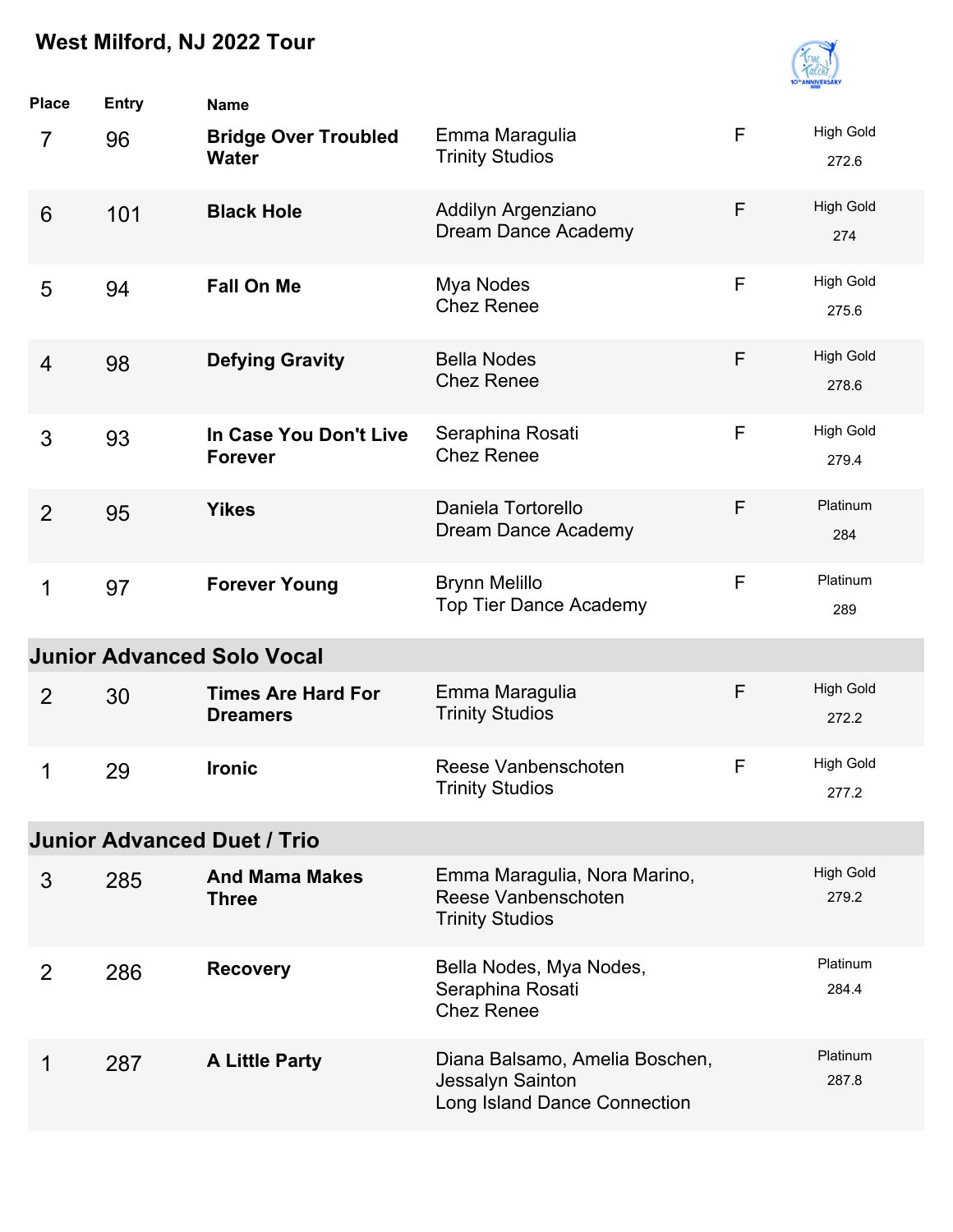

| <b>Place</b>   | <b>Entry</b>              | <b>Name</b>                             |                                                   |   |                           |
|----------------|---------------------------|-----------------------------------------|---------------------------------------------------|---|---------------------------|
|                |                           | <b>Junior Advanced Small Group</b>      |                                                   |   |                           |
| $\overline{4}$ | 142                       | <b>Life of Luxury</b>                   | Dream Dance Academy                               |   | <b>High Gold</b><br>271.4 |
| 3              | 188                       | <b>Kill the Lights</b>                  | <b>Chez Renee</b>                                 |   | <b>High Gold</b><br>274   |
| 2              | 192                       | <b>Car Wash</b>                         | <b>Chez Renee</b>                                 |   | <b>High Gold</b><br>274.2 |
| $\mathbf 1$    | 186                       | The World We Made                       | Dream Dance Academy                               |   | <b>High Gold</b><br>275   |
|                |                           | <b>Junior Advanced Large Group</b>      |                                                   |   |                           |
| 3              | 143                       | Icon                                    | <b>BODIES IN MOTION DANCE</b><br><b>CENTRE</b>    |   | Gold<br>269.2             |
| 2              | 144                       | <b>Young Money</b><br><b>Monsters</b>   | Dream Dance Academy                               |   | <b>High Gold</b><br>271.4 |
| 1              | 193                       | <b>Fabulous Feet</b>                    | <b>BODIES IN MOTION DANCE</b><br><b>CENTRE</b>    |   | <b>High Gold</b><br>279   |
|                |                           | <b>Junior Advanced Production</b>       |                                                   |   |                           |
| 3              | 291                       | <b>Let's Get Loud</b>                   | <b>Chez Renee</b>                                 |   | <b>High Gold</b><br>279.4 |
| 2              | 288                       | The Big Show                            | <b>Top Tier Dance Academy</b>                     |   | Platinum<br>284.4         |
| 1              | 282                       | <b>Halloweentown</b>                    | Long Island Dance Connection                      |   | Platinum<br>285.4         |
|                |                           | <b>Junior Advanced Production Vocal</b> |                                                   |   |                           |
| 1              | 289                       | <b>Bikini Bottom Day</b>                | <b>Trinity Studios</b>                            |   | <b>High Gold</b><br>277.8 |
|                | <b>Teen Advanced Solo</b> |                                         |                                                   |   |                           |
| 10             | 364                       | <b>Ready Set Let's Go</b>               | Gianna Guerriero<br><b>Top Tier Dance Academy</b> | F | Platinum<br>286.8         |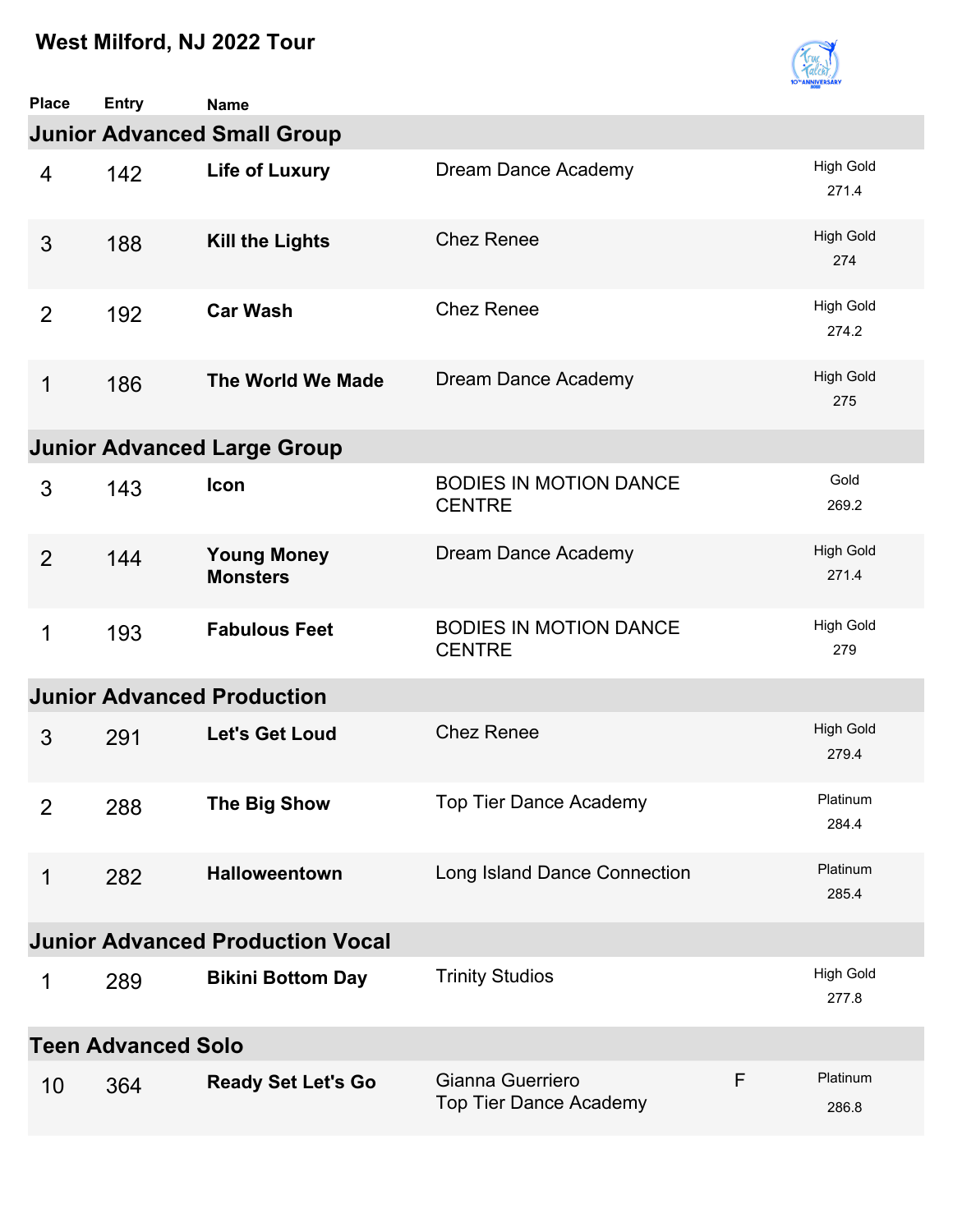

| <b>Place</b>   | <b>Entry</b> | <b>Name</b>                      |                                                                   |              |                           |
|----------------|--------------|----------------------------------|-------------------------------------------------------------------|--------------|---------------------------|
| 9              | 363          | <b>Good Time Good Life</b>       | <b>Madison Gramp</b><br><b>Top Tier Dance Academy</b>             | $\mathsf{F}$ | Platinum<br>287.6         |
| 8              | 378          | <b>All Grown Up</b>              | <b>Tina Firzlaff</b><br><b>Trinity Studios</b>                    | F            | Platinum<br>288           |
| 7              | 359          | <b>Ants</b>                      | Kailani Urena<br><b>BODIES IN MOTION DANCE</b><br><b>CENTRE</b>   | F            | Platinum<br>289           |
| 6              | 386          | <b>Just You Wait</b>             | <b>Brianna Spriet</b><br><b>Top Tier Dance Academy</b>            | F            | Platinum<br>289.2         |
| 5              | 348          | <b>Bedroom Ceiling</b>           | <b>Natalie Demuth</b><br><b>Top Tier Dance Academy</b>            | F            | Platinum<br>290           |
| $\overline{4}$ | 369          | Champion                         | Alexandria Parker<br><b>Top Tier Dance Academy</b>                | F            | Platinum<br>291.6         |
| 3              | 360          | <b>Hit The Road Jack</b>         | Alexa Rivera<br>Long Island Dance Connection                      | F            | Platinum<br>291.8         |
| 2              | 352          | <b>Stronger</b>                  | <b>Brooke Reed</b><br><b>Top Tier Dance Academy</b>               | F            | Platinum<br>291.8         |
| 1              | 342          | <b>Desperate</b>                 | <b>Charlotte Turchi</b><br>Rockaway Beach Dance Company           | F            | Platinum<br>292.2         |
|                |              | <b>Teen Advanced Solo Vocal</b>  |                                                                   |              |                           |
| 1              | 32           | <b>I Know The Truth</b>          | <b>Tina Firzlaff</b><br><b>Trinity Studios</b>                    | F            | <b>High Gold</b><br>278.4 |
|                |              | <b>Teen Advanced Duet / Trio</b> |                                                                   |              |                           |
| 10             | 45           | <b>Single Man Drought</b>        | Madison Gramp, Kaya Sharpe<br><b>Top Tier Dance Academy</b>       |              | <b>High Gold</b><br>271.4 |
| 9              | 46           | <b>Toxic</b>                     | Angelique Lopez, Charlotte Turchi<br>Rockaway Beach Dance Company |              | <b>High Gold</b><br>272.6 |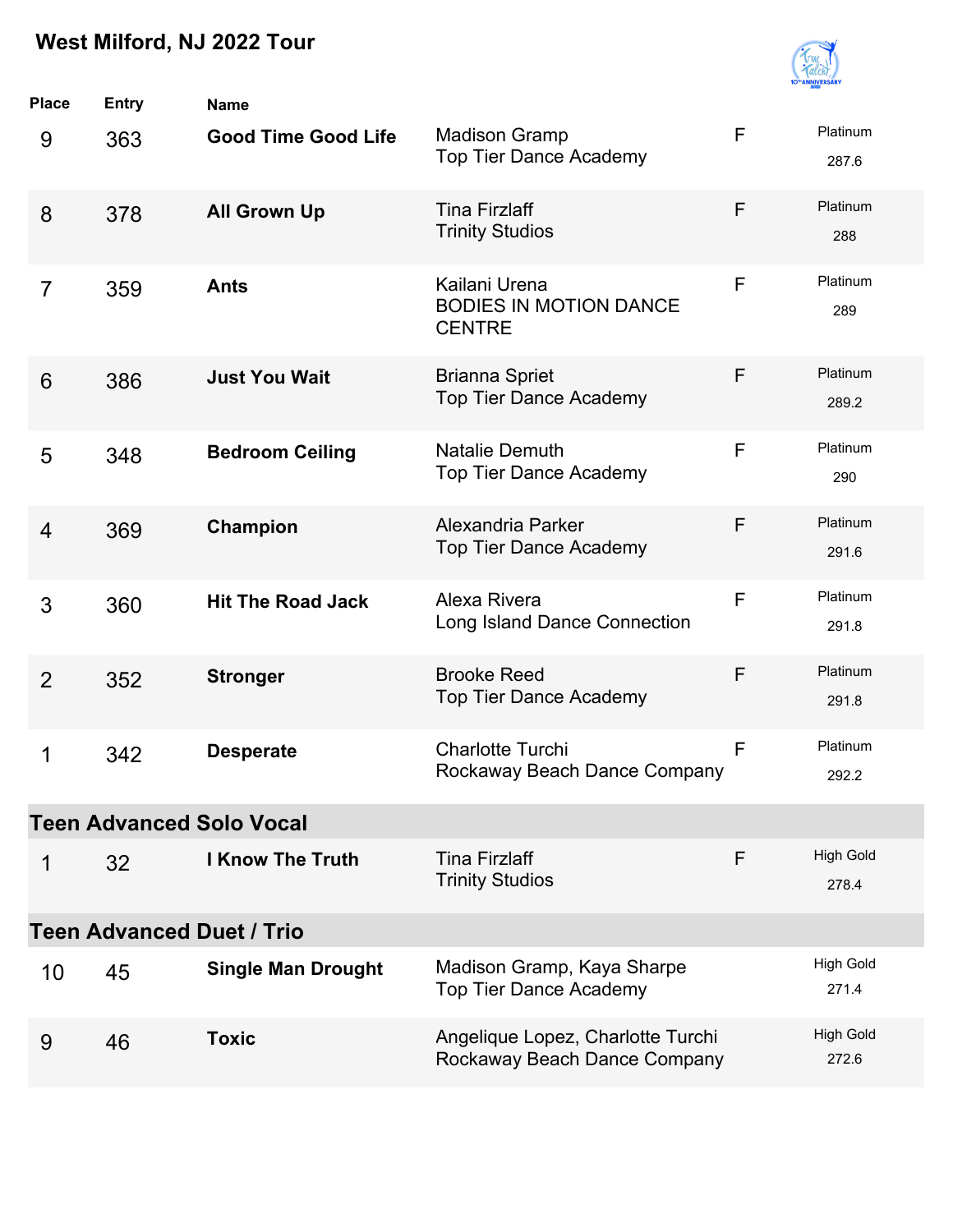

| <b>Place</b>   | <b>Entry</b> | <b>Name</b>                      |                                                                                   |                           |
|----------------|--------------|----------------------------------|-----------------------------------------------------------------------------------|---------------------------|
| 8              | 41           | <b>Grow As We Go</b>             | Autumn Rodriguez, Natalia<br>Rodriguez<br><b>Chez Renee</b>                       | <b>High Gold</b><br>273.4 |
| $\overline{7}$ | 35           | It's My Party                    | Lily Nicolay, Ava Nodes, Amanda<br><b>Strojek</b><br><b>Chez Renee</b>            | <b>High Gold</b><br>279.8 |
| 6              | 44           | <b>Beautiful Things</b>          | Natalie Demuth, Alexandria Parker<br><b>Top Tier Dance Academy</b>                | Platinum<br>283.6         |
| 5              | 49           | <b>Expensive</b>                 | Natalie Demuth, Brianna Spriet<br><b>Top Tier Dance Academy</b>                   | Platinum<br>285.4         |
| 4              | 36           | <b>Kill The Lights</b>           | Jamie Martinez, Alexa Rivera<br>Long Island Dance Connection                      | Platinum<br>285.8         |
| 3              | 40           | <b>Like Me</b>                   | Gianna Guerriero, Alexandria<br>Parker<br><b>Top Tier Dance Academy</b>           | Platinum<br>287.2         |
| 2              | 34           | <b>Knock On Wood</b>             | Jeanna Diaz, Jamie Martinez<br>Long Island Dance Connection                       | Platinum<br>289           |
| 1              | 51           | <b>Sound of Silence</b>          | Alexis Bartkowicz, Agatha Madej<br><b>BODIES IN MOTION DANCE</b><br><b>CENTRE</b> | Platinum<br>290.2         |
|                |              | <b>Teen Advanced Small Group</b> |                                                                                   |                           |
| 10             | 232          | <b>Sweet Dreams</b>              | Dream Dance Academy                                                               | <b>High Gold</b><br>282.2 |
| 9              | 220          | <b>Broken Sleep</b>              | <b>Top Tier Dance Academy</b>                                                     | <b>High Gold</b><br>282.4 |
| 8              | 227          | <b>Jumpin Jack</b>               | Long Island Dance Connection                                                      | Platinum<br>284.8         |
| $\overline{7}$ | 231          | <b>Go Girl</b>                   | <b>Top Tier Dance Academy</b>                                                     | Platinum<br>285.2         |
| 6              | 214          | <b>Nothing Is As It Seems</b>    | Dream Dance Academy                                                               | Platinum<br>285.4         |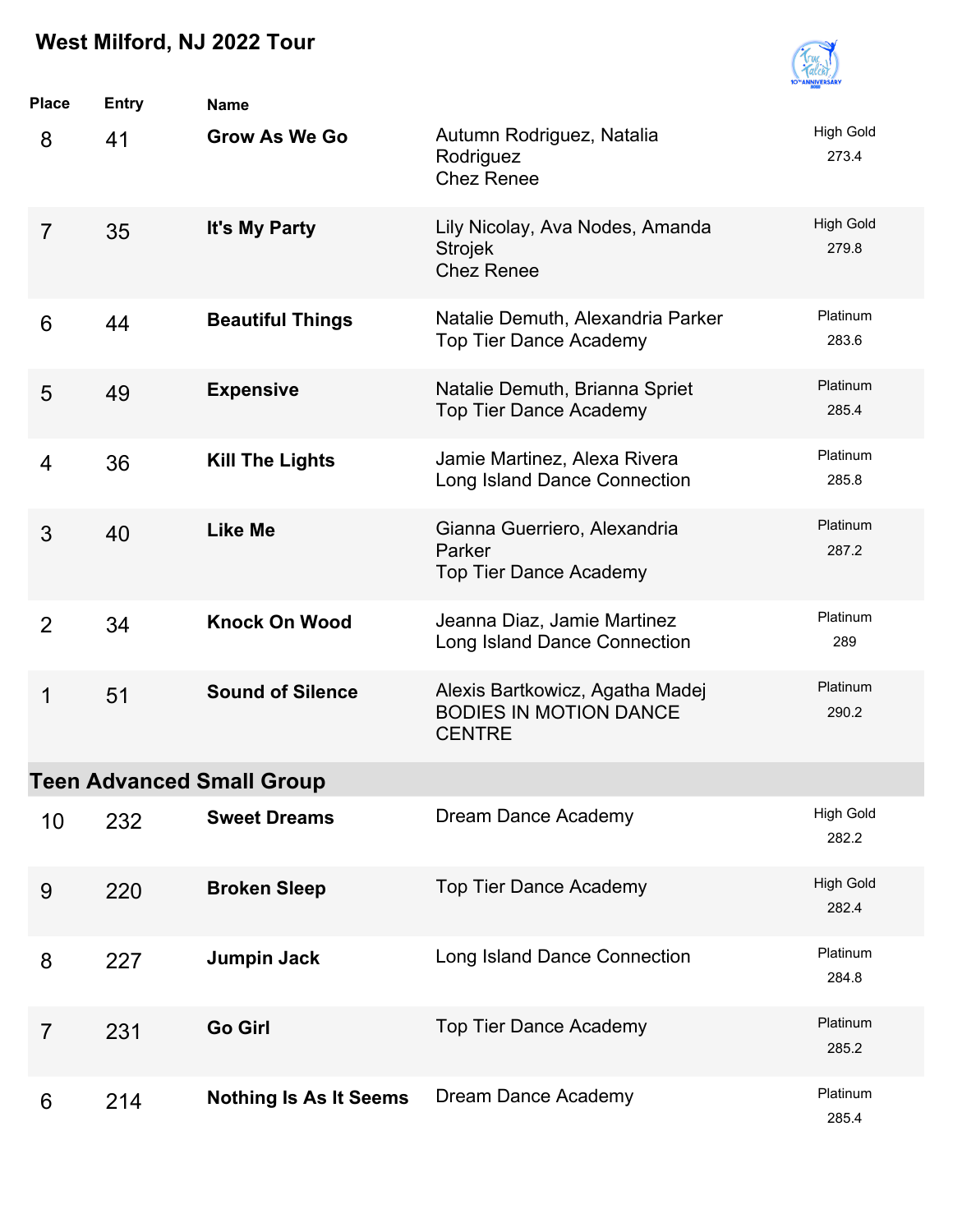

| <b>Place</b>   | Entry | <b>Name</b>                          |                               |                           |
|----------------|-------|--------------------------------------|-------------------------------|---------------------------|
| 5              | 217   | 90 Days                              | <b>Chez Renee</b>             | Platinum<br>285.8         |
| 4              | 229   | <b>Birches</b>                       | <b>Trinity Studios</b>        | Platinum<br>286.6         |
| 3              | 244   | <b>Where Did Our Love</b><br>Go      | Long Island Dance Connection  | Platinum<br>287.4         |
| $\overline{2}$ | 240   | <b>Move A Little Faster</b>          | Long Island Dance Connection  | Platinum<br>287.8         |
| 1              | 235   | Hellzapoppin                         | <b>Top Tier Dance Academy</b> | Platinum<br>288.6         |
|                |       | <b>Teen Advanced Large Group</b>     |                               |                           |
| 8              | 254   | <b>To Where You Are</b>              | <b>Chez Renee</b>             | <b>High Gold</b><br>280.6 |
| $\overline{7}$ | 246   | <b>I Feel Good</b>                   | <b>Chez Renee</b>             | <b>High Gold</b><br>280.8 |
| 6              | 248   | <b>Snuff That Girl</b>               | <b>Trinity Studios</b>        | <b>High Gold</b><br>281.2 |
| 5              | 250   | <b>Scars In Heaven</b>               | <b>Chez Renee</b>             | <b>High Gold</b><br>282.2 |
| 4              | 247   | Paquita                              | <b>Top Tier Dance Academy</b> | Platinum<br>284.2         |
| 3              | 254A  | The Light That Never<br><b>Fails</b> | <b>Top Tier Dance Academy</b> | Platinum<br>285           |
| 2              | 203   | The Cover Is Not A<br><b>Book</b>    | Long Island Dance Connection  | Platinum<br>286.8         |
| 1              | 251   | <b>Burn</b>                          | Top Tier Dance Academy        | Platinum<br>290           |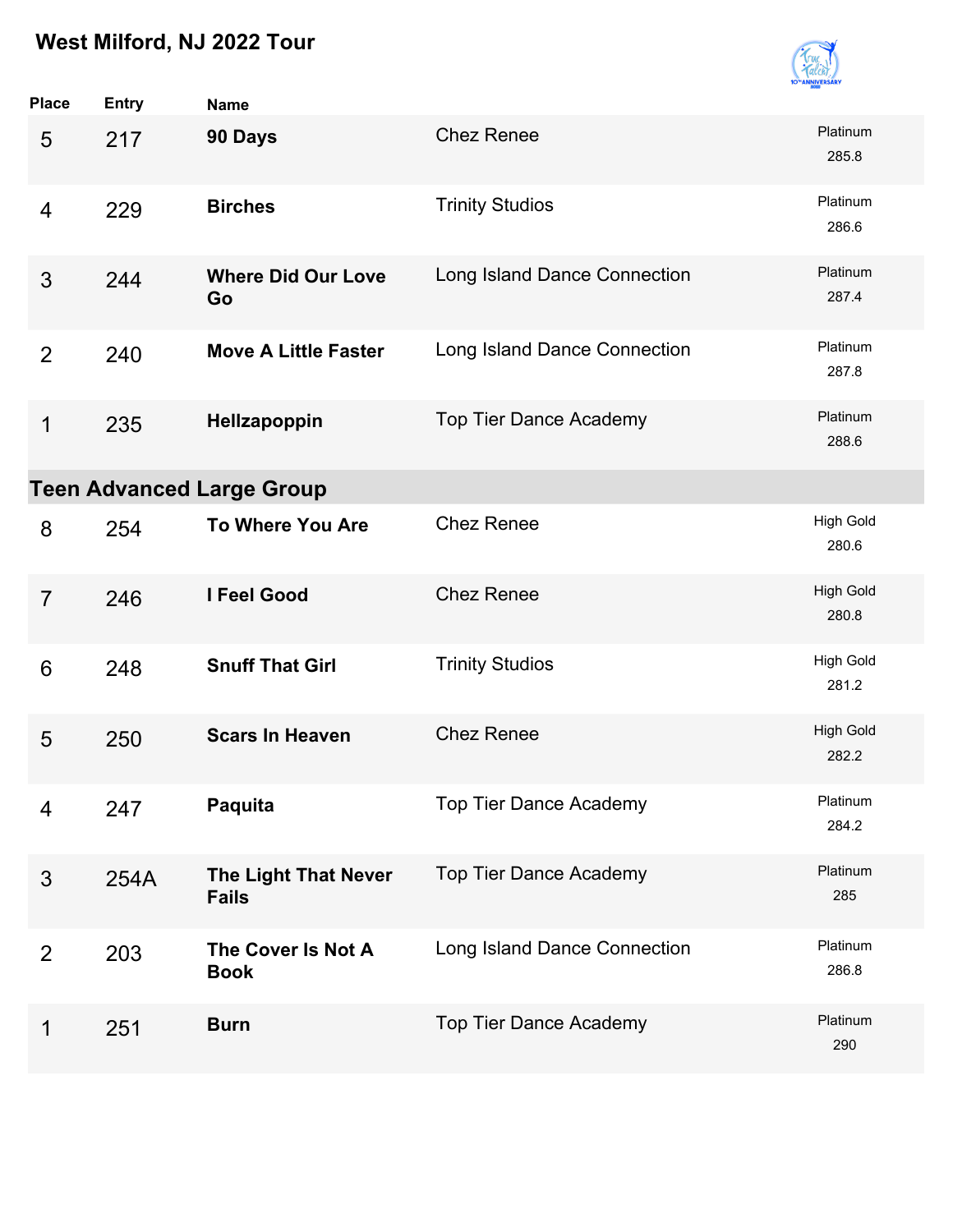

| Place          | <b>Entry</b>                       | <b>Name</b>               |                                                                            |   |                           |  |  |  |  |
|----------------|------------------------------------|---------------------------|----------------------------------------------------------------------------|---|---------------------------|--|--|--|--|
|                | <b>Senior Advanced Solo</b>        |                           |                                                                            |   |                           |  |  |  |  |
| 10             | 389                                | <b>Mad Science</b>        | Sophia Roberts<br>Dream Dance Academy                                      | F | Gold<br>268.6             |  |  |  |  |
| 9              | 387                                | <b>Somebody To Love</b>   | <b>Alexis Bartkowicz</b><br><b>BODIES IN MOTION DANCE</b><br><b>CENTRE</b> | F | <b>High Gold</b><br>277   |  |  |  |  |
| 8              | 355                                | <b>Runnin To Me</b>       | Jessica Thomas<br><b>Top Tier Dance Academy</b>                            | F | <b>High Gold</b><br>278.4 |  |  |  |  |
| $\overline{7}$ | 356                                | <b>Hometown Glory</b>     | <b>Rachel Eldridge</b><br><b>Chez Renee</b>                                | F | <b>High Gold</b><br>280.4 |  |  |  |  |
| 6              | 354                                | <b>Heavy In Your Arms</b> | Mackenzie Fox<br><b>Ambition Dance Academy</b>                             | F | <b>High Gold</b><br>280.8 |  |  |  |  |
| 5              | 353                                | <b>Outnumbered</b>        | <b>Ashley Delair</b><br><b>Chez Renee</b>                                  | F | Platinum<br>284.6         |  |  |  |  |
| 4              | 376                                | <b>How Will I Know</b>    | Brianna Kuchenmeister<br><b>Ambition Dance Academy</b>                     | F | Platinum<br>285.4         |  |  |  |  |
| 3              | 377                                | <b>When He Sees Me</b>    | Kara Bode<br><b>Top Tier Dance Academy</b>                                 | F | Platinum<br>286           |  |  |  |  |
| 2              | 388                                | <b>Ojos De Serpiente</b>  | Naomi Baez<br>Dream Dance Academy                                          | F | Platinum<br>290.8         |  |  |  |  |
| 1              | 379                                | <b>Wild Party</b>         | <b>Katherine Smith</b><br><b>Trinity Studios</b>                           | F | True Platinum<br>297      |  |  |  |  |
|                | <b>Senior Advanced Duet / Trio</b> |                           |                                                                            |   |                           |  |  |  |  |
| 3              | 53                                 | Let It Be                 | Jamie Carbone, Brianna<br>Kuchenmeister<br><b>Ambition Dance Academy</b>   |   | <b>High Gold</b><br>279.8 |  |  |  |  |
| $\overline{2}$ | 52                                 | <b>Saturn</b>             | Tina Firzlaff, Katherine Smith<br><b>Trinity Studios</b>                   |   | Platinum<br>283.6         |  |  |  |  |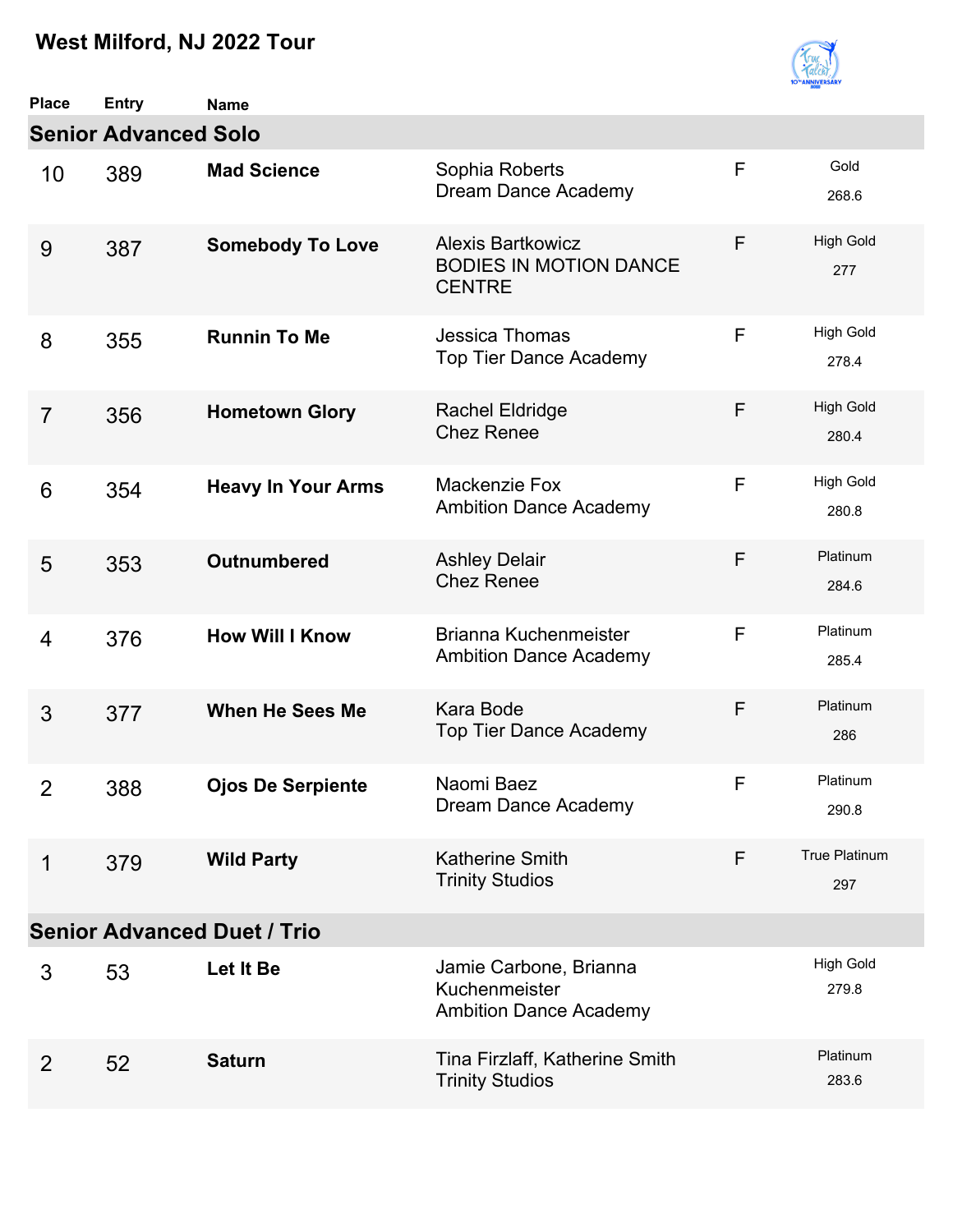

| <b>Place</b>                    | <b>Entry</b>              | <b>Name</b>                                 |                                                                               |   |                           |  |  |
|---------------------------------|---------------------------|---------------------------------------------|-------------------------------------------------------------------------------|---|---------------------------|--|--|
| 1                               | 38                        | <b>One Night Only</b>                       | Mackenzie Fox, Brianna<br>Kuchenmeister<br><b>Ambition Dance Academy</b>      |   | Platinum<br>285.4         |  |  |
|                                 |                           | <b>Senior Advanced Small Group</b>          |                                                                               |   |                           |  |  |
| 3                               | 249                       | <b>Ex-Wives</b>                             | <b>Ambition Dance Academy</b>                                                 |   | Platinum<br>283.2         |  |  |
| $\overline{2}$                  | 253                       | <b>Dreams</b>                               | <b>Ambition Dance Academy</b>                                                 |   | Platinum<br>288           |  |  |
| $\mathbf 1$                     | 245                       | <b>Shattered Glass</b>                      | <b>Ambition Dance Academy</b>                                                 |   | Platinum<br>289.8         |  |  |
|                                 | <b>Petite Novice Solo</b> |                                             |                                                                               |   |                           |  |  |
| $\overline{7}$                  | 104                       | <b>Me And My Boi</b>                        | <b>Colette Sharpe</b><br><b>Top Tier Dance Academy</b>                        | F | <b>High Gold</b><br>271.8 |  |  |
| 6                               | 107                       | I'm A Lady                                  | <b>Evangeline Knebl</b><br><b>Top Tier Dance Academy</b>                      | F | <b>High Gold</b><br>272.2 |  |  |
| 5                               | 105                       | Its All About Me                            | Francesca Tafuri<br><b>Trinity Studios</b>                                    | F | <b>High Gold</b><br>274.2 |  |  |
| 4                               | 108                       | <b>Somewhere Over The</b><br><b>Rainbow</b> | Adrianna Drake<br><b>Chez Renee</b>                                           | F | <b>High Gold</b><br>275   |  |  |
| 3                               | 102                       | <b>Dynamite</b>                             | Kylie Donovan<br><b>Ambition Dance Academy</b>                                | F | <b>High Gold</b><br>276.2 |  |  |
| 2                               | 103                       | <b>Bring Me Close</b>                       | Julia Wenit<br><b>Top Tier Dance Academy</b>                                  | F | <b>High Gold</b><br>281.4 |  |  |
| 1                               | 106                       | <b>Bigger Isn't Better</b>                  | <b>Michael Kallish</b><br><b>Top Tier Dance Academy</b>                       | M | Platinum<br>285           |  |  |
| <b>Petite Novice Solo Vocal</b> |                           |                                             |                                                                               |   |                           |  |  |
| 2                               | 132                       | How Far I'll Go                             | <b>Ileanna Bastion</b><br><b>Westchester Performing Arts</b><br><b>Studio</b> | F | Gold<br>262.2             |  |  |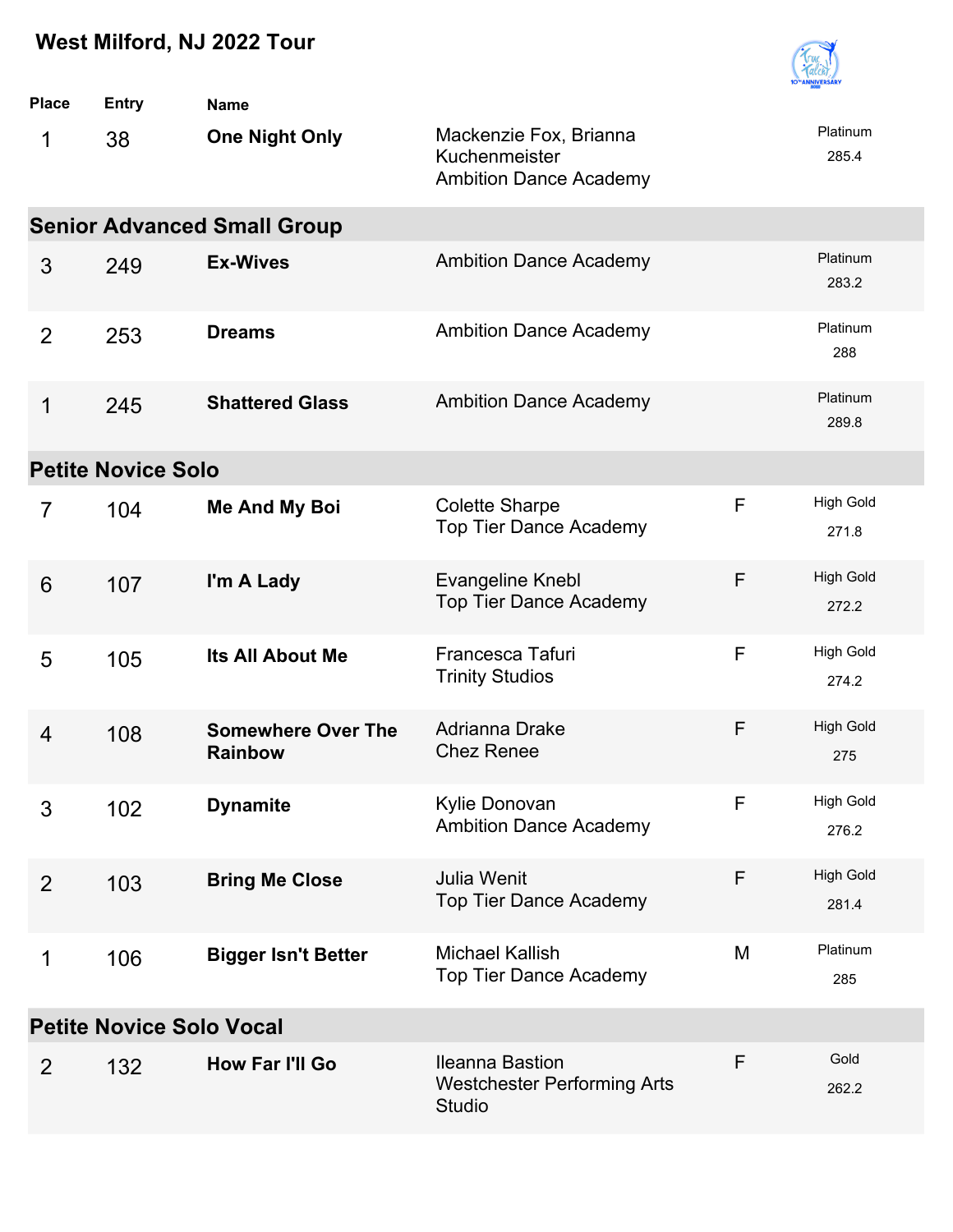

| <b>Place</b> | <b>Entry</b>                     | <b>Name</b>                         |                                                                                    |   |                           |
|--------------|----------------------------------|-------------------------------------|------------------------------------------------------------------------------------|---|---------------------------|
| 1            | 133                              | <b>I Know Things Now</b>            | Ava Rozynski<br><b>Trinity Studios</b>                                             | F | <b>High Gold</b><br>281.8 |
|              | <b>Petite Novice Duet / Trio</b> |                                     |                                                                                    |   |                           |
| 4            | 293                              | <b>Live A Little</b>                | Sara Munoz, Rylee Saxon<br><b>Just Dancin</b>                                      |   | Gold<br>260.2             |
| 3            | 294                              | <b>Buzz Off</b>                     | Julianna Feddern, Jordana<br>Landberg, Ally Sayles<br>Rockaway Beach Dance Company |   | Gold<br>268               |
| 2            | 296                              | Girlz                               | Alexa Gramp, Colette Sharpe,<br>Julia Wenit<br><b>Top Tier Dance Academy</b>       |   | <b>High Gold</b><br>273.6 |
| 1            | 295                              | <b>Exceptional</b>                  | Aayla Burgin, Evangeline Knebl<br><b>Top Tier Dance Academy</b>                    |   | <b>High Gold</b><br>275.2 |
|              |                                  | <b>Petite Novice Small Group</b>    |                                                                                    |   |                           |
| 10           | 123                              | <b>Coffee In A Cardboard</b><br>Cup | <b>Top Tier Dance Academy</b>                                                      |   | Gold<br>268.2             |
| 9            | 113                              | <b>Zero To Hero</b>                 | <b>Astoria Dance Centre</b>                                                        |   | Gold<br>268.4             |
| 8            | 116                              | <b>Tarzan and Jane</b>              | <b>Top Tier Dance Academy</b>                                                      |   | Gold<br>269.4             |
| 7            | 110                              | <b>Friend Like Me</b>               | Rockaway Beach Dance Company                                                       |   | Gold<br>270.8             |
| 6            | 119                              | <b>How Sweet It Is</b>              | Top Tier Dance Academy                                                             |   | <b>High Gold</b><br>273.6 |
| 5            | 112                              | <b>Dance For Life</b>               | Long Island Dance Connection                                                       |   | <b>High Gold</b><br>274.8 |
| 4            | 109                              | <b>Slow Down</b>                    | <b>Chez Renee</b>                                                                  |   | <b>High Gold</b><br>276   |
| 3            | 111                              | <b>Lunch Box Surprise</b>           | <b>Top Tier Dance Academy</b>                                                      |   | <b>High Gold</b><br>276   |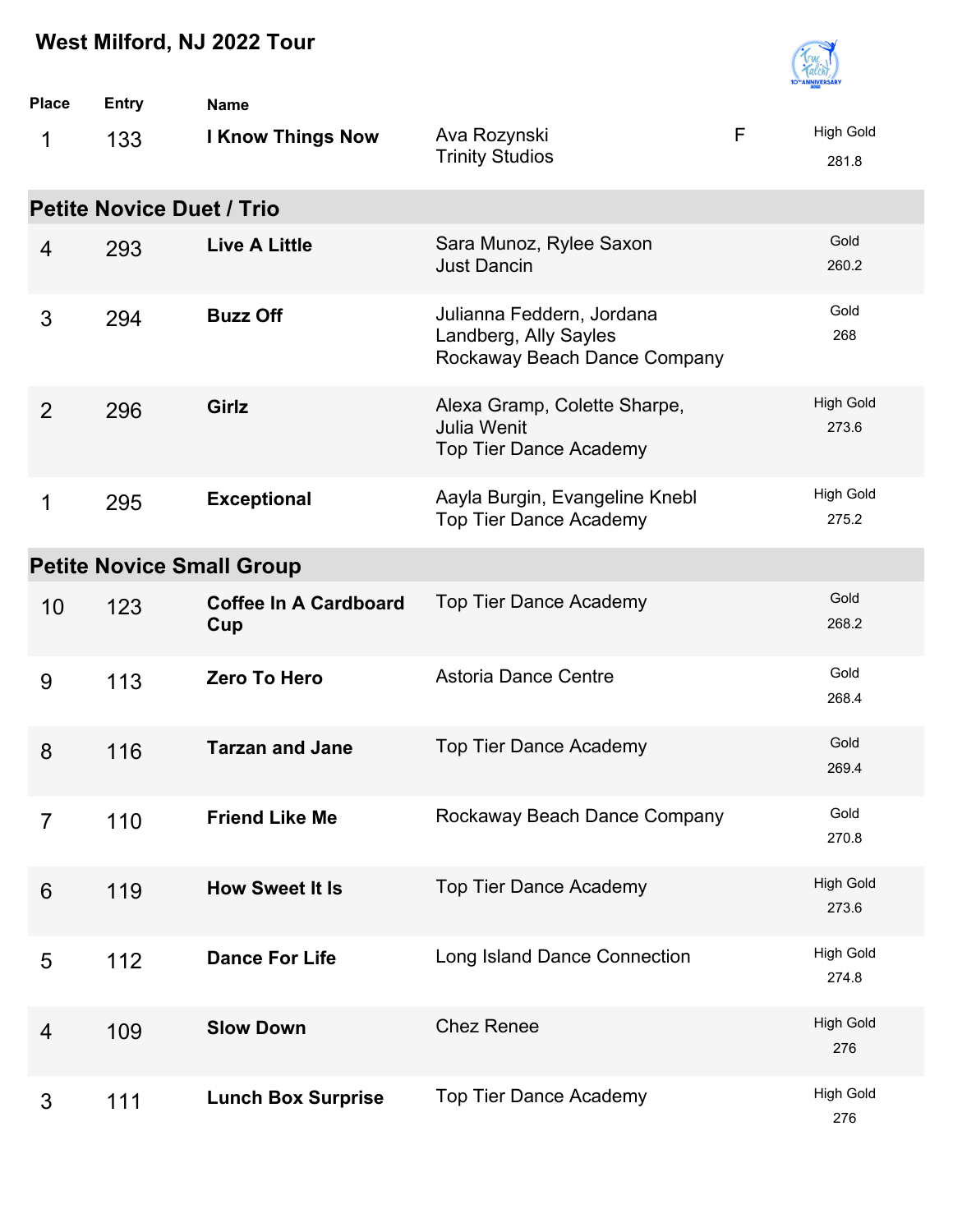

| <b>Place</b>   | Entry                            | <b>Name</b>                                  |                                                                      |   |                           |
|----------------|----------------------------------|----------------------------------------------|----------------------------------------------------------------------|---|---------------------------|
| $\overline{2}$ | 115                              | <b>Girl Time</b>                             | <b>Top Tier Dance Academy</b>                                        |   | <b>High Gold</b><br>278.6 |
| 1              | 118                              | <b>Barbie Girl</b>                           | <b>Chez Renee</b>                                                    |   | <b>High Gold</b><br>280.6 |
|                | <b>Junior Novice Solo</b>        |                                              |                                                                      |   |                           |
| 6              | 128                              | <b>Waves</b>                                 | Jennifer Kollar<br><b>Trinity Studios</b>                            | F | Gold<br>269.4             |
| 5              | 126                              | A Dream Is A Wish<br><b>Your Heart Makes</b> | <b>Mackenzie Carroll</b><br><b>Ambition Dance Academy</b>            | F | Gold<br>270.6             |
| 4              | 124                              | <b>Dear Future Husband</b>                   | <b>Elly DePiero</b><br><b>Ambition Dance Academy</b>                 | F | <b>High Gold</b><br>271.8 |
| 3              | 121                              | <b>Already</b>                               | Arianna Williams<br>Rockaway Beach Dance Company                     | F | <b>High Gold</b><br>272   |
| $\overline{2}$ | 125                              | <b>Cut To The Feeling</b>                    | <b>Grace Locke</b><br><b>Ambition Dance Academy</b>                  | F | <b>High Gold</b><br>275.8 |
| 1              | 122                              | <b>Baby I'm A Star</b>                       | Zoe Ondrus<br><b>Ambition Dance Academy</b>                          | F | <b>High Gold</b><br>278   |
|                | <b>Junior Novice Solo Vocal</b>  |                                              |                                                                      |   |                           |
|                | 134<br>$1 \quad \blacksquare$    | Quiet                                        | Eva Livson<br><b>Westchester Performing Arts</b><br><b>Studio</b>    | F | Gold<br>270.8             |
|                | <b>Junior Novice Duet / Trio</b> |                                              |                                                                      |   |                           |
| 4              | 299                              | <b>Kid In A Candy Store</b>                  | Madison Pagan, Olivia Rebaza<br><b>Just Dancin</b>                   |   | Gold<br>265.4             |
| 3              | 300                              | <b>Won't Let You Go</b>                      | Megan Gruskowski, Giselle<br>Salazar<br>Verne Fowler School Of Dance |   | Gold<br>270.8             |
| 2              | 298                              | 1999                                         | Mackenzie Ayers, Lucille Mcaloon<br>Verne Fowler School Of Dance     |   | High Gold<br>275.2        |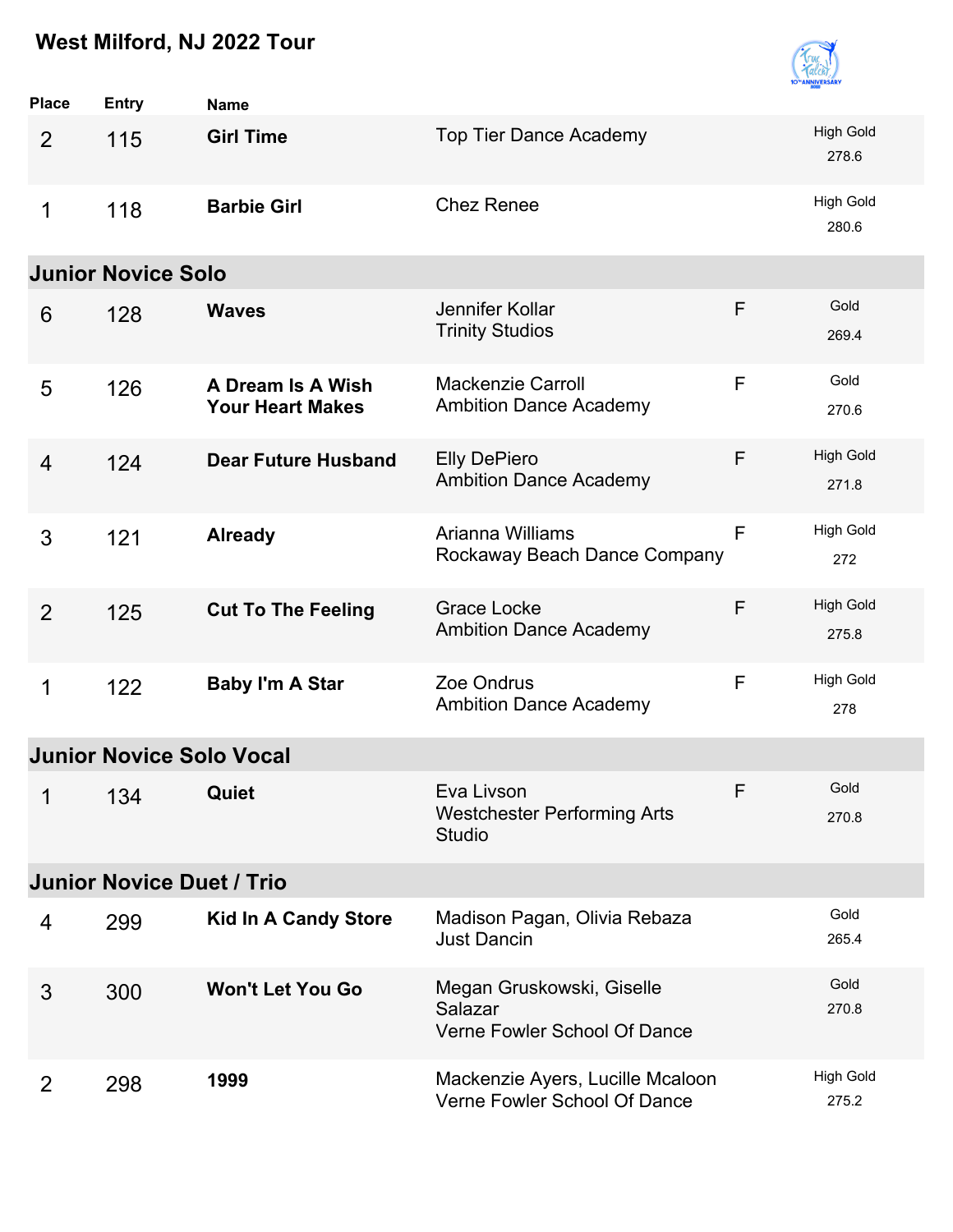

| <b>Place</b>   | <b>Entry</b>            | <b>Name</b>                                                                                               |                                                |              |                           |  |  |
|----------------|-------------------------|-----------------------------------------------------------------------------------------------------------|------------------------------------------------|--------------|---------------------------|--|--|
| 1              | 297                     | Alissa Castro, Sofia Cunningham,<br><b>Get Happy</b><br>Madeline Manlangit<br><b>Astoria Dance Centre</b> |                                                |              | <b>High Gold</b><br>275.4 |  |  |
|                |                         | <b>Junior Novice Small Group</b>                                                                          |                                                |              |                           |  |  |
| 10             | 129                     | <b>Stranger Things</b>                                                                                    | <b>Just Dancin</b>                             |              | Gold<br>260.4             |  |  |
| 9              | 130                     | <b>Light It Up</b>                                                                                        | <b>Just Dancin</b>                             |              | Gold<br>260.8             |  |  |
| 8              | 131                     | <b>Reflection</b>                                                                                         | <b>Just Dancin</b>                             |              | Gold<br>265.4             |  |  |
| $\overline{7}$ | 284                     | <b>Astoria Dance Centre</b><br><b>Sk8er Boi</b>                                                           |                                                |              | Gold<br>269               |  |  |
| 6              | 141                     | Rockaway Beach Dance Company<br><b>Dreams</b>                                                             |                                                |              | Gold<br>269.2             |  |  |
| 5              | 137                     | <b>Pump Up the Jam</b>                                                                                    | Rockaway Beach Dance Company                   |              | <b>High Gold</b><br>271.8 |  |  |
| 4              | 138                     | <b>Evacuate The Dance</b><br><b>Floor</b>                                                                 | Verne Fowler School Of Dance                   |              | <b>High Gold</b><br>272.6 |  |  |
| 3              | 290                     | <b>Edge Of Seventeen</b>                                                                                  | <b>Astoria Dance Centre</b>                    |              | <b>High Gold</b><br>276   |  |  |
| $\overline{2}$ | 139                     | <b>What Dreams Are</b><br><b>Made Of</b>                                                                  | <b>Ambition Dance Academy</b>                  |              | <b>High Gold</b><br>276.4 |  |  |
| 1              | 136                     | <b>Hello</b>                                                                                              | Verne Fowler School Of Dance                   |              | <b>High Gold</b><br>279.6 |  |  |
|                | <b>Teen Novice Solo</b> |                                                                                                           |                                                |              |                           |  |  |
| 3              | 14                      | I Am Already Enough                                                                                       | <b>Kendall Tozer</b><br><b>Trinity Studios</b> | $\mathsf{F}$ | Gold<br>263.2             |  |  |
| 2              | 58                      | Flight 2998                                                                                               | <b>Marley Lane</b><br><b>Trinity Studios</b>   | F            | Gold<br>265.6             |  |  |